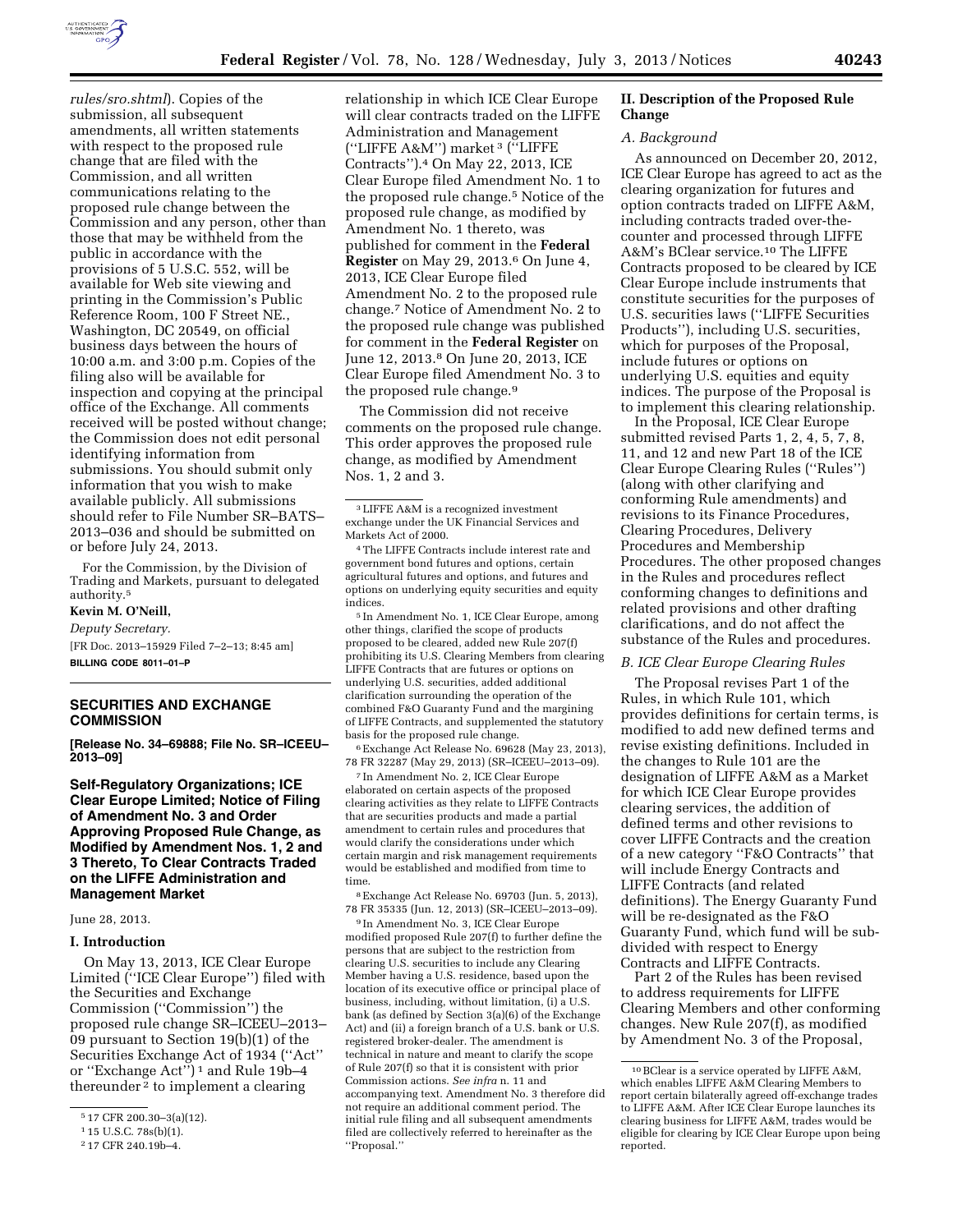would be adopted to provide that Clearing Members that are U.S. persons will not be permitted to clear LIFFE Contracts that are futures or options on underlying U.S. securities (other than futures contracts on broad-based security indices). Specifically, Rule 207(f) defines the persons that are subject to this restriction to include any (i) FCM/BD Clearing Members; (ii) other Clearing Members that are organized in the United States of America; and (iii) other Clearing Members having a U.S. residence, based upon the location of their executive office or principal place of business, including, without limitation, (a) a U.S. bank (as defined by Section 3(a)(6) of the Exchange Act) and (b) a foreign branch of a U.S. bank or U.S. registered broker-dealer. As modified by Amendment No. 3, the proposed rule would restrict the clearing of U.S. securities by U.S. participants consistent with prior Commission actions.11 In furtherance of this restriction, ICE Clear Europe, together with LIFFE A&M, will implement operational controls to restrict the activities of U.S. Clearing Members. Specifically, the clearing system to be used for the LIFFE Securities Products will have market access controls that prevent U.S. Clearing Members from creating or holding cleared positions in LIFFE Securities Products involving underlying U.S. securities. This is intended to prevent U.S. Clearing Members from engaging in any clearingrelated activity (including give-ups or take-ups) in respect of those products. Furthermore, when a new U.S. clearing member is approved for clearing, LIFFE A&M and ICE Clear Europe will take the necessary steps in their respective systems to implement these access controls prior to granting the new member access to the clearing system.

Part 3 of the Rules contain certain conforming changes.

Changes to Part 4 of the Rules address the submission of LIFFE Contracts for clearing and related matters. A new Rule 410 has been added to set out a framework for Link Agreements, which are generally defined as agreements entered into between ICE Clear Europe and another exchange for which ICE

Clear Europe does not otherwise provide clearing services that provides for the transfer of contracts to or from that exchange (or its clearing house) to ICE Clear Europe. LIFFE A&M currently has link arrangements with Tokyo Financial Exchange Inc. and Tokyo Stock Exchange Inc., which exchanges would constitute ''Participating Exchanges'' pursuant to the new Rules.

The Proposal revises Part 5 of the Rules, which addresses margin requirements. Existing Rule 502(d) addresses a number of margin requirements, including the assets eligible to be provided as Margin or Permitted Cover, and existing Rule 502(e) addresses haircuts that the clearing house may apply to such assets. Under the existing Rules, changes to such requirements may be determined by the clearing house from time to time and notified by Circular (which will also be posted on the clearing house's Web site). ICE Clear Europe proposes to add a new Rule 502(k) to provide that for F&O Contracts, changes to the matters set forth in Rules 502(d) and (e), including assets eligible as Margin or Permitted Cover and the haircuts established with respect to such assets, will be based on an analysis of appropriate factors as determined by the clearing house. These factors will include, without limitation, historical and implied price volatility of those assets, current and anticipated conditions in the market for those assets, spreads and correlations between assets, liquidity in the trading market for those assets, composition of the relevant market, default risk (including sovereign risk) with respect to those assets, relevant foreign exchange market conditions and other relevant information as determined by ICE Clear Europe. Consistent with its existing policies and procedures, ICE Clear Europe regularly reviews its current eligible Margin and Permitted Cover assets and related haircuts and makes any necessary adjustments.

Part 6 of the Rules contain no changes.

The Proposal revises Part 7 of the Rules, which deals with settlement and delivery of futures, to address settlement of LIFFE Contracts. Specifically, Rule 703 has been amended to address the treatment of tenders delivered in relation to Futures that are not settled in cash. Additionally, Rule 704, which deals with the credit and debit of accounts, has been amended to provide that any payment or other allowance payable by or to either the Buyer or Seller under the terms of the Contract shall be paid by or to the Clearing House for onward

payment to the Buyer or Seller, as the case may be.

The Proposal revises Part 8 of the Rules, which deals with Options, to provide additional terms with respect to the exercise of option contracts other than options on futures. Specifically, new Rule 806 provides that upon exercise of any Option with a Deliverable which is not a Future, a Contract for the sale and purchase of the relevant Deliverable (a ''Contract of Sale'') at the Strike Price (or such other price as is required pursuant to the Contract Terms) will arise pursuant to Rule 401 and in accordance with the Contract Terms for the Option and applicable Market Rules. Additionally, new Rule 806 provides that upon such Contract of Sale or Contracts of Sale having arisen and all necessary payments having been made by the Clearing Member and Clearing House pursuant to the Clearing Procedures, the rights, obligations and liabilities of the Clearing House and the relevant Clearing Member in respect of the Option shall be satisfied and the Option shall be terminated.

The Proposal revises Part 8 of the Rules to include the addition of new Rule 809, which clarifies the delivery and settlement procedures with respect to Contracts of Sale arising from Options. Pursuant to new Rule 809, the Clearing House has the authority to direct a Clearing Member, who is a Seller under a Contract of Sale subject to delivery, to deliver the Deliverable under such Contract to another Clearing Member that is a Buyer. New Rule 809 further provides that if a Buyer under a Contract of Sale rejects a Deliverable delivered to it, the Clearing House as Buyer under the back-to-back Contract with the Seller shall be entitled, if to do so would be in accordance with the applicable Contract Terms, to take the same action as against the Seller under the equivalent Contract and the Clearing House shall not be deemed to have accepted such delivery until the relevant Buyer has accepted delivery under the first Contract.

New Rule 810 addresses the cash settlement terms of Options with Deliverables other than Futures. New Rule 811 provides that the Clearing House shall make any necessary credits or debits to or from Clearing Members' Proprietary Margin Account and Customer Margin Accounts, as appropriate, arising as a result of each cash settlement and delivery in accordance with Part 3 of the Rules.

Part 9 of the Rules contain certain conforming changes.

Part 10 of the Rules contain no changes.

<sup>11</sup>*See, e.g.,* Morgan Guaranty Trust Company of New York, Brussels Office, as Operator of the Euroclear System, Order Approving Application for Exemption From Registration as a Clearing Agency, Exchange Act Release No. 39643 (Feb. 11, 1998), 63 FR 8232 (Feb. 18, 1998) (''Euroclear Order'') at n. 62 (defining ''U.S. participant'' in the context of granting an exemption from registration as a clearing agency under Section 17A in connection with performing the functions of a clearing agency for transactions involving U.S. government and agency securities for U.S. participants).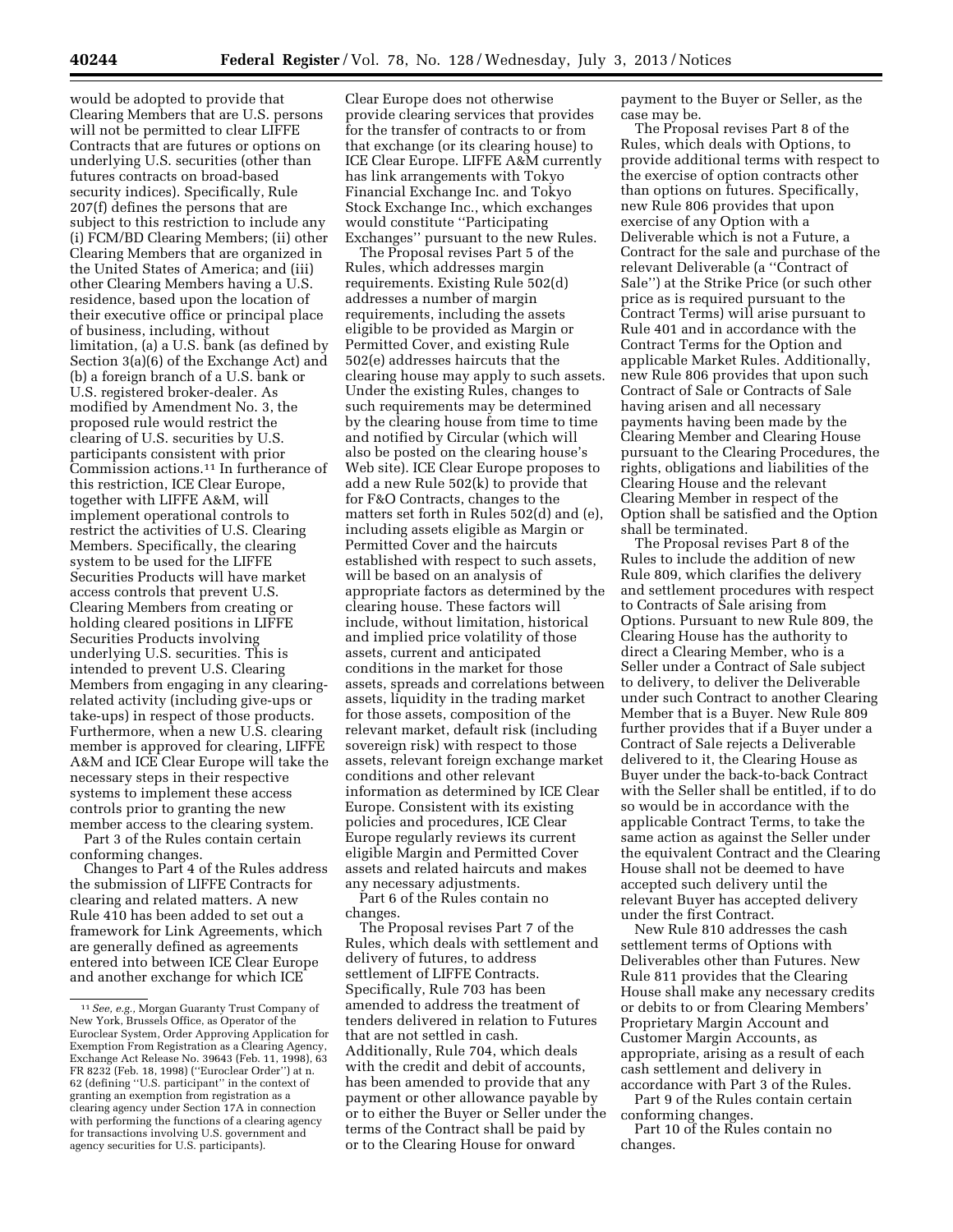The Proposal revises Part 11 of the Rules, which deals with the Guaranty Funds. The clearing of LIFFE Contracts will be supported by the existing Energy Guaranty Fund, which will be redesignated the ''F&O Guaranty Fund.'' Contributions to the F&O Guaranty Fund will be primarily allocated to losses from either Energy Contracts or LIFFE Contracts, and secondarily allocated to the other such class of Contracts, as set forth in Rule 1103. The size of each segment will be determined separately based on ICE Clear Europe's risk assessment of the Energy Contracts and LIFFE Contracts, respectively, and each segment will be separately stresstested in accordance with the clearing house's risk management policies and procedures. In the event of a default of a clearing member for which ICE Clear Europe needs to apply the F&O Guaranty Fund in accordance with the risk waterfall under the Rules, the energy segment will be applied first to losses resulting from Energy Contracts, and the LIFFE segment will be applied first to losses resulting from cleared LIFFE Contracts. Once a segment has been exhausted by losses in its product category, remaining assets from the other segment may be applied to those losses.

The Proposal also revises Part 12 of the Rules, which addresses UK Settlement Finality Regulations and the Companies Act 1989. Conforming changes have been made to incorporate LIFFE Contracts in the provisions addressing various categories of transfer orders.

The Proposal includes a new Part 18 of the Rules, which provide for transitional provisions concerning the novation of open contracts with LIFFE A&M and LCH.Clearnet Limited, under LIFFE A&M's existing clearing arrangements, to ICE Clear Europe, under the new clearing relationship, and the transfer of Clearing Member cash and securities from LCH.Clearnet Limited to ICE Clear Europe.

#### *C. ICE Clear Europe Procedures*

## Membership Procedures

The Proposal updates ICE Clear Europe's Membership Procedures to provide for the clearing of LIFFE Contracts and to reflect a new membership category, ''F&O Clearing Members'', which identify Clearing Members seeking to clear LIFFE Contracts as well as existing Energy Clearing Members. The amendments reflect various other updates and changes to conform to other provisions of the Rules and procedures. In Section 4 (''Matters Requiring Notification by

Clearing Members''), the chart governing all notifications, their timing and their form requirements have been generally updated to address the changes to the numbering of provisions and otherwise to reflect the latest version of ICE Clear Europe's Clearing Rules. New subsections G (''Clearing Procedures''), H (''Finance Procedures''), I (''Complaint Resolution Procedures'') and J (''Business Continuity Procedures'') have also been added, reflecting the notifications, timing and form requirements contained in such procedures.

#### Finance Procedures

The Proposal also contains revisions to Parts 2, 3, 4, 5, 6, 9 and 13 of ICE Clear Europe's Finance Procedures, which reflect general updates as well as changes to the clearing of LIFFE Contracts.

Section 2.1 has been revised to clarify the currencies supported by ICE Clear Europe in various contexts. Initial and Original Margin obligations may be met only in USD, GBP and EUR currency. CAD, CHF and SEK currency may be used by Clearing Members only for the receipt of income on non-cash Permitted Cover with coupons payable in those currencies. CAD may also be used for Variation Margin and settlement payments only for Energy Contracts which settle in CAD. Certain additional currencies may be used for Variation Margin and settlement payments for LIFFE Contracts which settle in such currencies.

Similarly, Section 3.7 has been amended to clarify that currencies eligible for Triparty Collateral for Original or Initial Margin are limited to USD, GBP and EUR.

Section 4.1 governing currency requirements for the accounts of the Clearing Members has been slightly modified: all F&O Clearing Members must have an account, denominated in USD; all CDS Clearing Members must have an account denominated in EUR; all F&O Clearing Members must additionally have at least one further account denominated in either GBP or EUR; all CDS Clearing Members must additionally have at least one further account denominated in either GBP or USD; a Clearing Member which has an Open Contract Position in a contract for which EUR, GBP, USD or CAD is the settlement currency must have an account denominated in such currency; a Clearing Member which transfers noncash Permitted Cover to the Clearing House which pays a coupon, interest or redemptions in USD, EUR, GBP, CAD, CHF or SEK must have an account in that currency; and an F&O Clearing

Member that is a LIFFE Clearing Member and is party to LIFFE Contracts which settle in CAD, CHF, CZK, DKK, HUF, JPY, NOK, PLN, SEK or TRY must have an account in each such currency.

The procedures of the assured payment system have been updated under Section 5.5 of the Finance Procedures to conform to changes recently made to Rule 301(f) regarding the liability of Clearing Members for the remittance of funds through Approved Financial Institutions.

Section 6.1(h), which addresses the various payments that may be included in a cash transfer, has been modified to address intra-day call of additional Initial or Original Margin Call, the proceeds of which may be applied against future Variation Margin or Markto-Market Margin calls. Intra-day Calls will now only be processed in USD, GBP or EUR. Section 6.1(h)(vi) has been revised to address general procedures for rebates, fee discounts and incentive programs that the Clearing House may adopt from time to time. In addition, the provisions on Currency Holidays and payments on other currencies, Section 6.1(h)(viii), have also been updated and now include language on Force Majeure Events and Financial Emergencies.

In Section 9, the definitions relating to the use of Emission Allowances and Permitted Cover have been updated to reflect changes in EU Law with respect to Registry Regulations. Certain conforming changes are made in Part 10 of the Finance Procedures. Finally, Section 12.1 has been revised to reflect the sub-categories of Letters of Credit that might be used to satisfy Original Margin, being a ''Standard Letter of Credit'' and a ''Pass-Through Letter of Credit''. The relevant forms of the Letters of Credit have also been updated in Section 12.4.

Section 13.6 of the Finance Procedures addresses the determination and change of original margin rates from time to time. Margin requirements for LIFFE Contracts will be calculated using the SPAN®1 v4 algorithm,<sup>12</sup> with modifications for concentration charges and a trinomial model used with respect to certain LIFFE A&M option transactions. ICE Clear Europe will determine the margin parameters used in the SPAN algorithm for LIFFE Contracts cleared by ICE Clear Europe, and make appropriate modifications to those parameters from time to time, within the framework of the margin requirement policy approved by the

<sup>12</sup>SPAN is a registered trademark of Chicago Mercantile Exchange Inc. and used by ICE Clear Europe under license. SPAN is a risk evaluation and margin framework algorithm.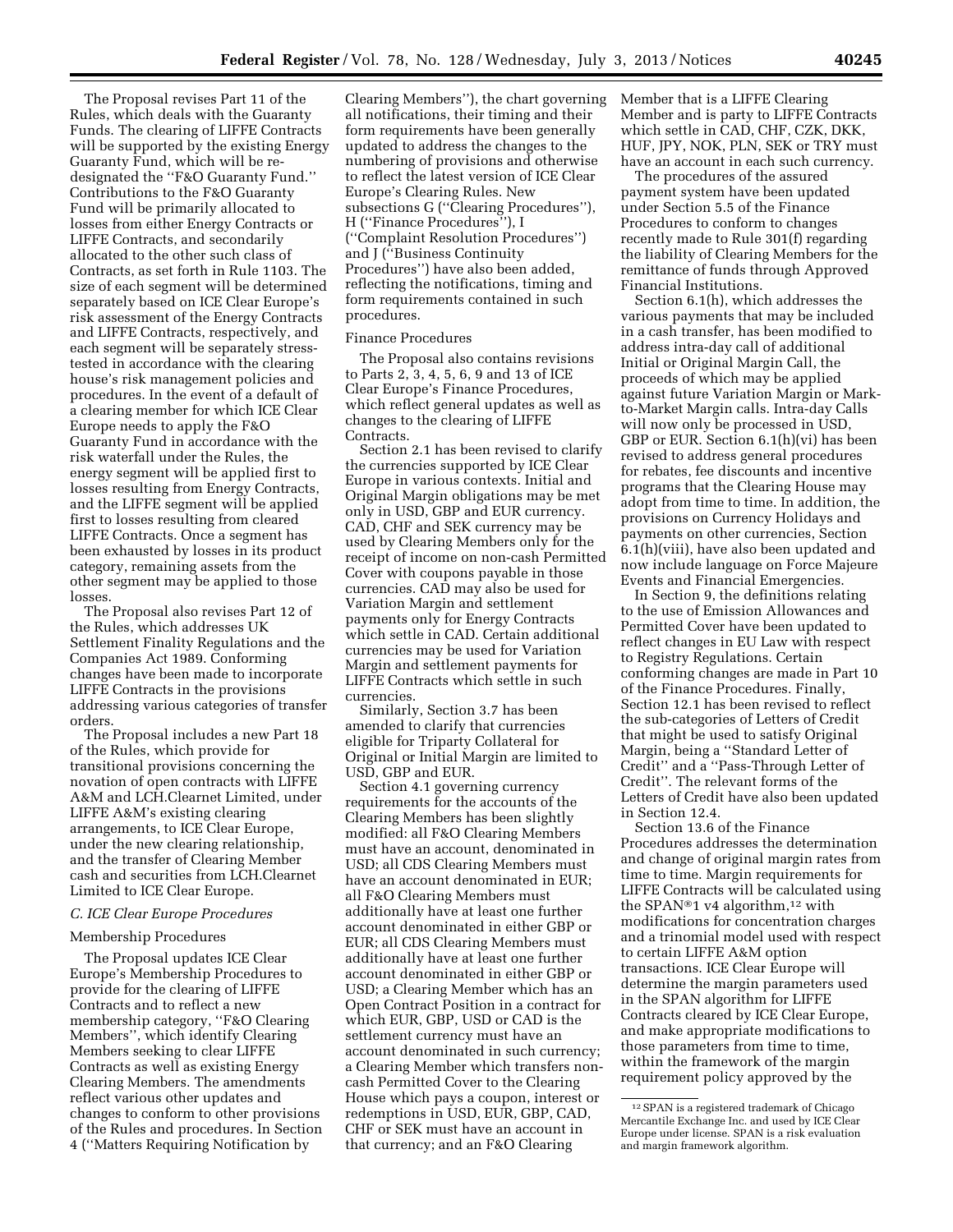ICEEU F&O Risk Committee. As set forth in existing Section 13.6, ICE Clear Europe regularly reviews its margin rates in light of market conditions and makes appropriate modifications. ICE Clear Europe proposes to amend Section 13.6 to provide that changes to original margin rates for F&O Contracts will be based on an analysis of appropriate factors as determined by the clearing house. These include market prices, historical and implied volatilities of relevant contracts, spreads and correlations between related commodities, other current and anticipated conditions (including liquidity) in the market for the contracts and other relevant information as determined by ICE Clear Europe. ICE Clear Europe believes that Section 13.6 provides it the flexibility to adjust the calculation of margin rates in order to react to changes in market conditions, particularly changes in volatility. These changes may occur suddenly, and failure to update margin rates to take into account such changes may lead to insufficient margin being collected by the clearing house. The proposed revisions to Section 13.7 of the Finance Procedures are substantially the same as the amendments to Rule 502(k), and are being made for the reasons discussed above in connection with that rule change.

# Clearing Procedures

The Proposal also updates ICE Clear Europe's Clearing Procedures to provide for the clearing of LIFFE Contracts as well as certain other updates and confirmations. Accordingly, amendments have been made to the provisions relating to ICE Clear Europe's post-trade administration, clearing and settlement systems, position management and position accounts in Sections 1, 2 and 3, respectively.

# Delivery Procedures

The Proposal revises ICE Clear Europe's Delivery Procedures to provide for the delivery of LIFFE Contracts. The following provisions have been added to the Delivery Procedures, which set out the new delivery arrangements:

• Section 8 ("Alternative Delivery Procedure: LIFFE White Sugar and Raw Sugar'');

• Section 17 ("LIFFE Guardian"), which describes the LIFFE Guardian electronic grading and delivery system which will be used in certain LIFFE deliveries; and

• Parts I–Q, which set out the delivery arrangements for the additional LIFFE Contracts as follows:

- Part I: ''LIFFE Cocoa Contracts''
- Part J: ''LIFFE Coffee Contracts''
- Part K: ''LIFFE White Sugar Contracts''
- Part L ''LIFFE Wheat Contracts''
- Part M: ''LIFFE Deliveries''
- Part N: ''LIFFE Common Delivery Procedures''
- Part O: "LIFFE Gilt Contracts"
- Part P: ''LIFFE Japanese Government Bond Contracts''
- Part Q: "LIFFE Equity Futures/ Options''.

Further, the Schedule of Forms and Reports has been updated and lists additional delivery forms used for the LIFFE Contracts.

Part A of the Delivery Procedures relating to emissions contracts has also been amended, reflecting changes to EU legislation, certain new emission contracts previously launched by ICE Futures Europe and the use of a single EU registry together with additional conforming and updating changes to the Delivery Procedures generally.

ICE Clear Europe believes that the proposed rule and procedure changes are consistent with the requirements of Section 17A of the Act 13 and the regulations thereunder applicable to it, including the standards under Rule 17Ad–22.14 The amendments will provide for clearing of LIFFE Contracts by ICE Clear Europe, consistent with ICE Clear Europe's existing clearing arrangements and related financial safeguards, protections and risk management procedures, as discussed herein. ICE Clear Europe believes acceptance of LIFFE Contracts for clearing, and conditions set out in these rule and procedure amendments, will promote the prompt and accurate clearance of and settlement of securities transactions, the safeguarding of securities and funds in the custody or control of ICE Clear Europe and the protection of investors and the public interest, within the meaning of Section  $17A(b)(3)(F)$  of the Act.<sup>15</sup> The proposed amendments do not impact ICE Clear Europe's financial resources devoted to its security-based swap related (i.e., credit default swap) clearing business. ICE Clear Europe believes the clearing of LIFFE Contracts will satisfy relevant requirements of Rule 17Ad–22,16 as discussed below.

*Financial Resources.* As discussed above, ICE Clear Europe believes it has structured the F&O Guaranty Fund to provide sufficient additional financial resources to support the clearing of LIFFE Contracts consistent with the

15 15 U.S.C. 78q–1(b)(3)(F).

requirements of Rule 17Ad–22.17 The proposed amendments do not impact ICE Clear Europe's financial resources devoted to its security-based swap related (i.e., credit default swap) clearing business. Moreover, new policies were approved covering margin requirements, mark-to-market margin, capital to margin, membership, internal rating, backtesting, wrong-way risk, concentration charges, intraday margin and stress testing in respect of the LIFFE A&M clearing relationship. Relevant models applicable to the clearing of LIFFE Contracts were subjected to independent validation as required by ICE Clear Europe's model governance framework.

*Operational Resources.* ICE Clear Europe believes it will have the operational and managerial capacity to clear the LIFFE Contracts as of the commencement of clearing, consistent with the requirements of Rule 17Ad– 22(d)(4).18 Staffing levels and resources at ICE Clear Europe related to operational and technology needs for the clearing of LIFFE Contracts will be subject to ongoing review. ICE Clear Europe believes that its existing systems are appropriately scalable to handle the expected increase in volume. ICE Clear Europe may also enter into services arrangements with LIFFE A&M from time to time in connection with the clearing of LIFFE Contracts, under which LIFFE A&M or its personnel may assist with certain clearing functions, particularly with respect to contracts that go to delivery.

*Participant Requirements.* ICE Clear Europe believes that the Proposal and the clearing of LIFFE Contracts are consistent with the requirements of Rule 17Ad–22(d)(2)<sup>19</sup> to provide fair and open access through participation requirements that are objective and publicly disclosed. ICE Clear Europe believes that the Proposal establishes fair and objective criteria for the eligibility to clear LIFFE Contracts. ICE Clear Europe clearing membership is available to participants that meet such criteria. ICE Clear Europe Clearing Members that wish to clear LIFFE Contracts will have to satisfy the financial resources requirements to clear these products and continue to do so in order to preserve their eligibility to clear LIFFE Contracts. Clearing Member compliance with the requirements to clear LIFFE Contracts will be monitored by ICE Clear Europe.

*Settlement.* ICE Clear Europe believes that the Proposal will improve the

<sup>13</sup> 15 U.S.C. 78q–1.

<sup>14</sup> 17 CFR 240.17Ad–22.

<sup>16</sup> 17 CFR 240.17Ad–22.

<sup>17</sup> *Id.* 

<sup>18</sup> 17 CFR 240.17Ad–22(d)(4).

<sup>19</sup> 17 CFR 240.17Ad–22(d)(2).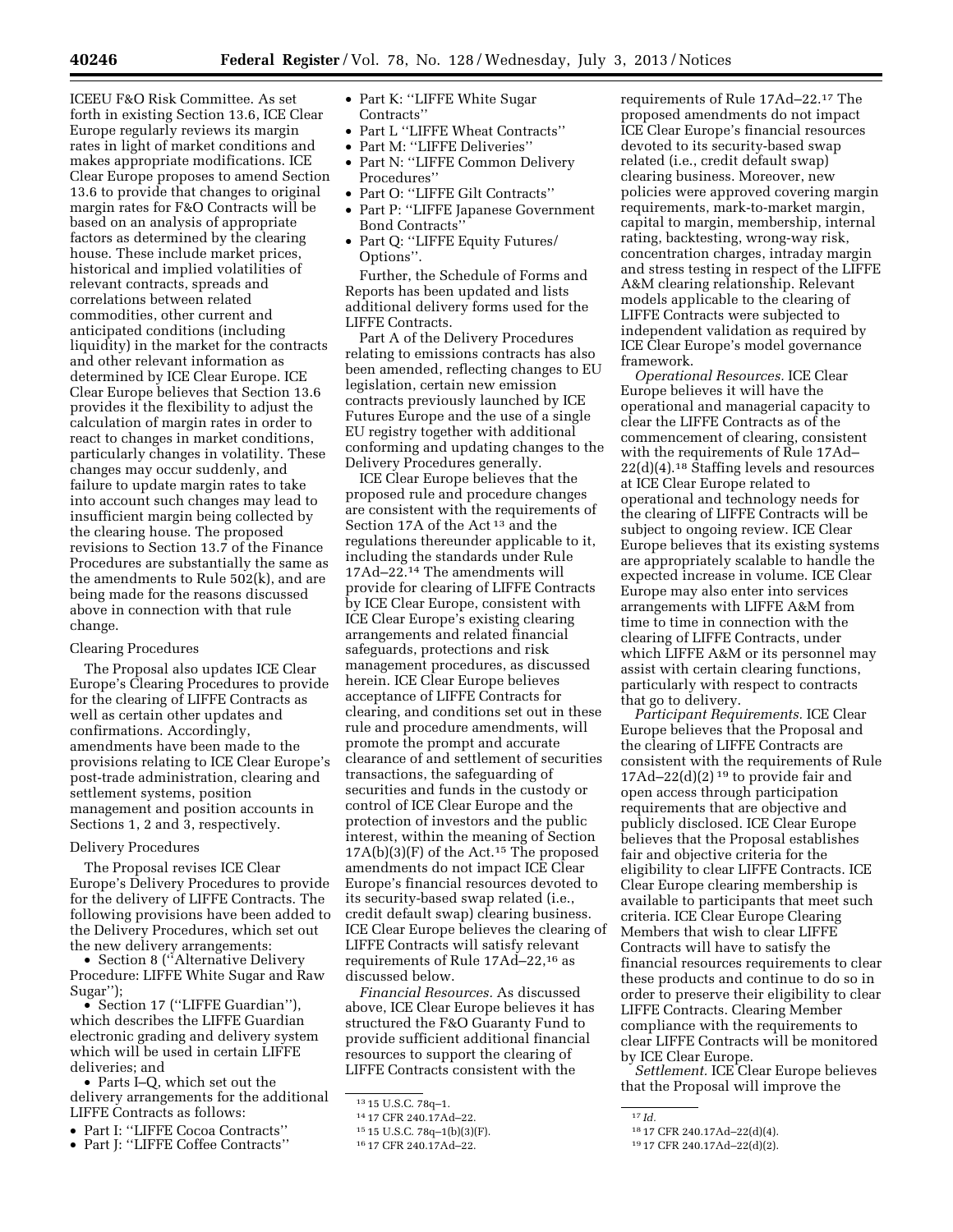finality and accuracy of its daily settlement process and reduce the risk to ICE Clear Europe of settlement failures, consistent with the requirements of Rule 17Ad–22(d)(5), (12) and (15).20 The Proposal would require ICE Clear Europe Clearing Members that clear LIFFE Contracts to maintain accounts at approved financial institutions and that are denominated in the settlement currency of the LIFFE Contracts such Clearing Member clears. Also, the proposed amendments to the Finance Procedures clarify the steps a Clearing Member (and its approved financial institutions) must take in order for the Clearing Member's obligations to pay ICE Clear Europe to be deemed satisfied and complete.

Likewise, the proposed amendments to the Delivery Procedures clarify the obligations of ICE Clear Europe and its Clearing Members in respect of physically-settled LIFFE Contracts. The Proposal contemplates that ICE Clear Europe may, from time to time, enter into clearing services arrangements with LIFFE A&M, in respect of LIFFE Contracts, pursuant to which certain functions may be performed by LIFFE A&M for ICE Clear Europe. In general, the terms to be added to the ICE Clear Europe Delivery Procedures in large part reflect the terms currently applicable to the LIFFE Contracts under their existing clearing arrangements.

ICE Clear Europe believes these changes are thus in furtherance of, and are consistent with, the requirements of Rule 17Ad–22 21 and will facilitate the continued operation of the clearing house's settlement process. ICE Clear Europe believes that its Rules and procedures related to settlements (including physical settlements), as amended, appropriately identify and manage the risks associated with settlements under LIFFE Contracts.

*Default Procedures.* ICE Clear Europe believes that the Rules and its relevant procedures allow for it to take timely action to contain losses and liquidity pressures and to continue meeting its obligations in the event of Clearing Member insolvencies or defaults, including in respect of LIFFE Contracts, in accordance with Rule 17Ad– 22(d)(11).22

### **III. Discussion and Commission Findings**

Section  $19(b)(2)(C)$  of the Act<sup>23</sup> directs the Commission to approve a

22 17 CFR 240.17Ad–22(d)(11).

proposed rule change of a selfregulatory organization if it finds that such proposed rule change is consistent with the requirements of the Act and the rules and regulations thereunder applicable to such organization. Section  $17A(b)(1)$  of the Act<sup>24</sup> prohibits any clearing agency from directly or indirectly making use of the mails or any means or instrumentality of interstate commerce to perform the functions of a clearing agency with respect to any security (other than an exempted security), unless it is registered with the Commission. Section  $17A(b)(3)(F)$  of the Act<sup>25</sup> requires, among other things, that the rules of a clearing agency be designed to promote the prompt and accurate clearance and settlement of securities transactions and, to the extent applicable, derivative agreements, contracts, and transactions, to assure the safeguarding of securities and funds which are in the custody or control of the clearing agency or for which it is responsible.

After careful review, the Commission finds that the Proposal, in conjunction with exemptive relief granted by the Commission to ICE Clear Europe (the ''Exemptive Order''),26 is consistent with the requirements of the Act and the rules and regulations thereunder applicable to a registered clearing agency. Specifically, the Commission finds that the Proposal, in conjunction with the Exemptive Order, is consistent with the requirement of Section  $17A(b)(1)$  of the Act<sup>27</sup> regarding clearing agency registration. Section 17A(b)(1) of the Exchange Act requires a clearing agency that makes use of the mails or any means or instrumentality of interstate commerce to perform the functions of a clearing agency with respect to any security (other than an exempted security) to register with the Commission, unless an exemption is granted by the Commission. The Commission has required a foreign clearing agency to register or obtain an exemption from clearing agency registration if the foreign clearing agency provides clearance and settlement services for U.S. securities directly to U.S. persons.28

26Order Pursuant to Section 17A of the Securities Exchange Act of 1934 Granting Exemption from the Clearing Agency Registration Requirement under Section 17A(b) of the Exchange Act for ICE Clear Europe Limited in Connection With its Proposal to Clear Contracts Traded on the LIFFE Administration and Management Market, Exchange Act Release No. 34–69872 (Jun. 27, 2013), 78 FR  $(\mathrm{July} \qquad , 2013).$ 

28*See, e.g.,* Order Approving Application for Exemption from Registration as a Clearing Agency,

ICE Clear Europe is a foreign clearing agency registered in the U.S. solely for the purpose of clearing SBS. In light of the Commission's precedents pertaining to registration requirements for foreign clearing agencies, ICE Clear Europe has proposed to amend its Rules to include new ICE Clear Europe Rule 207(f), which would prohibit Clearing Members that are U.S. participants<sup>29</sup> from clearing U.S. securities. In addition, ICE Clear Europe has developed policies and procedures to enforce proposed Rule 207(f), including market access controls that prevent U.S. participants from creating or holding cleared positions in U.S. securities and, consequently, from engaging in any clearing-related activity (including giveups or take-ups in respect of those products). In addition, when a new U.S. participant is approved for clearing, LIFFE A&M and ICE Clear Europe will be jointly responsible to ensure that these access limitations are properly in place.

Notwithstanding new ICE Clear Europe Rule 207(f) and its attendant policies and procedures and operational controls, the Commission believes that the proposed clearing of the LIFFE Securities Products would exceed the scope of activities permitted by ICE Clear Europe's registration solely to clear SBS under Section 17A(l) of the Exchange Act. Thus, ICE Clear Europe must register or seek an exemption from registration as a clearing agency under Section 17A(b) of the Exchange Act in

29The term ''U.S. participant'' was previously defined for the limited purposes of a clearing agency exemptive order as a person having a U.S. residence, based upon the location of its executive office or principal place of business, including, without limitation, (i) a U.S. bank (as defined by Section 3(a)(6) of the Exchange Act), (ii) a foreign branch of a U.S. bank or U.S. registered brokerdealer, and (iii) any broker-dealer registered as such with the Commission even if such broker-dealer does not have a U.S. residence. *See* Euroclear Order, *supra* n. 11, at n. 62. Consistent with this definition of U.S. participant, ICE Clear Europe's Proposal contains rule changes that would prohibit a person (i) that is a FCM/BD, (ii) organized in the United States of America, or (iii) having a U.S. residence, based on the location of its executive office or principal place of business, including, without limitation, a U.S. bank (as defined by Section 3(a)(6) of the Exchange Act) or a foreign branch of a U.S. bank or U.S. registered brokerdealer, from participating in clearing U.S. securities.

<sup>20</sup> 17 CFR 240.17Ad–22(d)(5), (12) and (15).

<sup>21</sup> 17 CFR 240.17Ad–22.

<sup>23</sup> 15 U.S.C. 78s(b)(2)(C).

<sup>24</sup> 15 U.S.C. 78q–1(b)(1).

<sup>25</sup> 15 U.S.C. 78q–1(b)(3)(F).

<sup>27</sup> 15 U.S.C. 78q–1(b)(1).

Exchange Act Release No. 38328 (Feb. 24, 1997), 62 FR 9225 (Feb. 28, 1997) (granting an exemption from registration as a clearing agency under Section 17A in connection with performing the functions of a clearing agency with respect to transactions involving U.S. government and agency securities for U.S. entities); Euroclear Order, *supra* n. 11; and Order Approving Application to Modify an Existing Exemption from Clearing Agency Registration, Exchange Act Release No. 43775 (Dec. 28, 2000), 66 FR 819 (Jan. 4, 2001) (replacing MGT-Brussels with Euroclear Bank as operator of the Euroclear System).